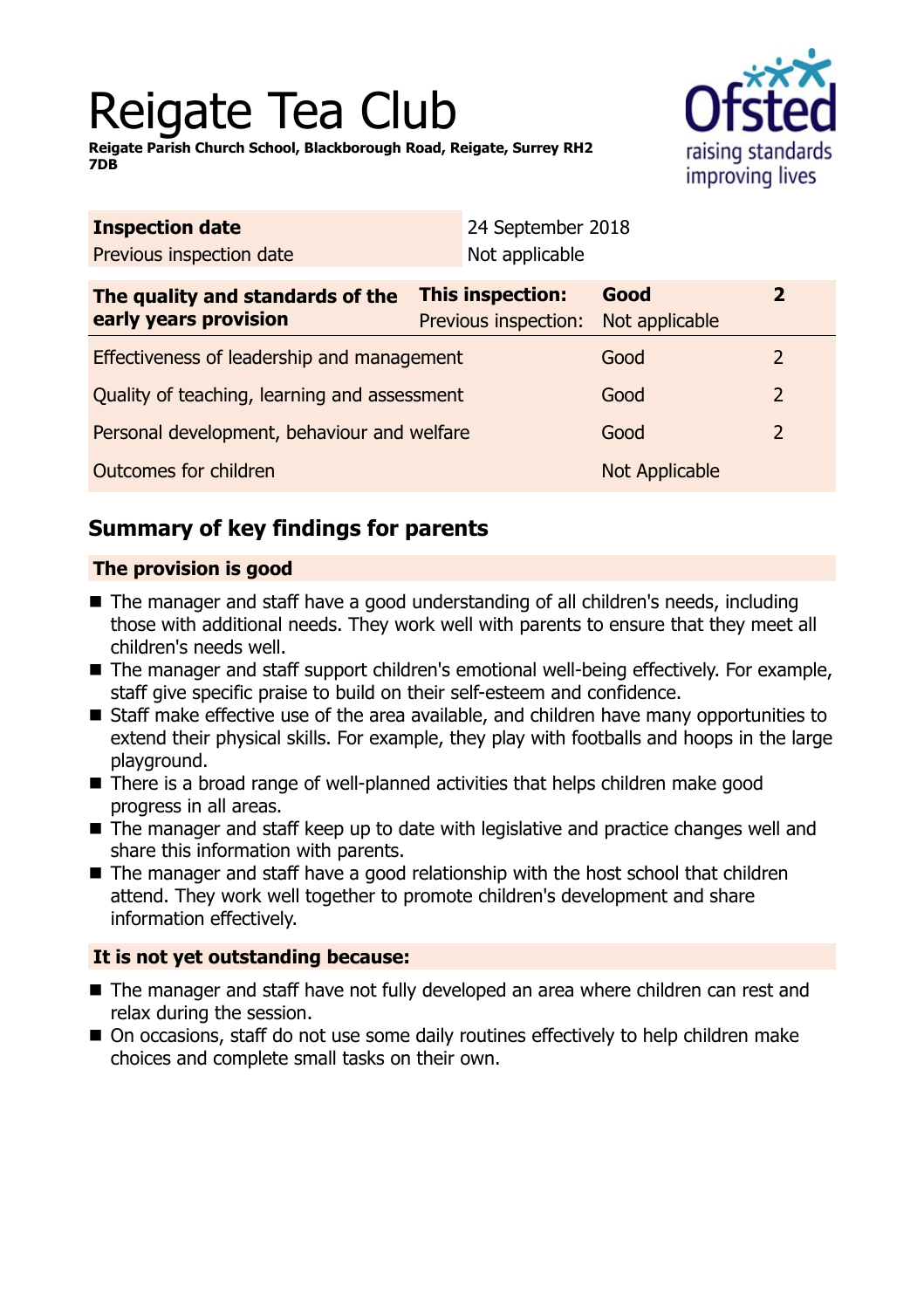## **What the setting needs to do to improve further**

#### **To further improve the quality of the early years provision the provider should:**

- **n** provide an appropriate space for children to rest and relax
- strengthen opportunities for children to make choices and manage some tasks independently.

#### **Inspection activities**

- $\blacksquare$  The inspector viewed the premises.
- $\blacksquare$  The inspector observed the manager and staff interacting with children.
- $\blacksquare$  The inspector interviewed the manager and owner.
- $\blacksquare$  The inspector spoke to children and viewed their activities.
- $\blacksquare$  The inspector spoke to parents and took account of their views.

#### **Inspector**

Susan Allen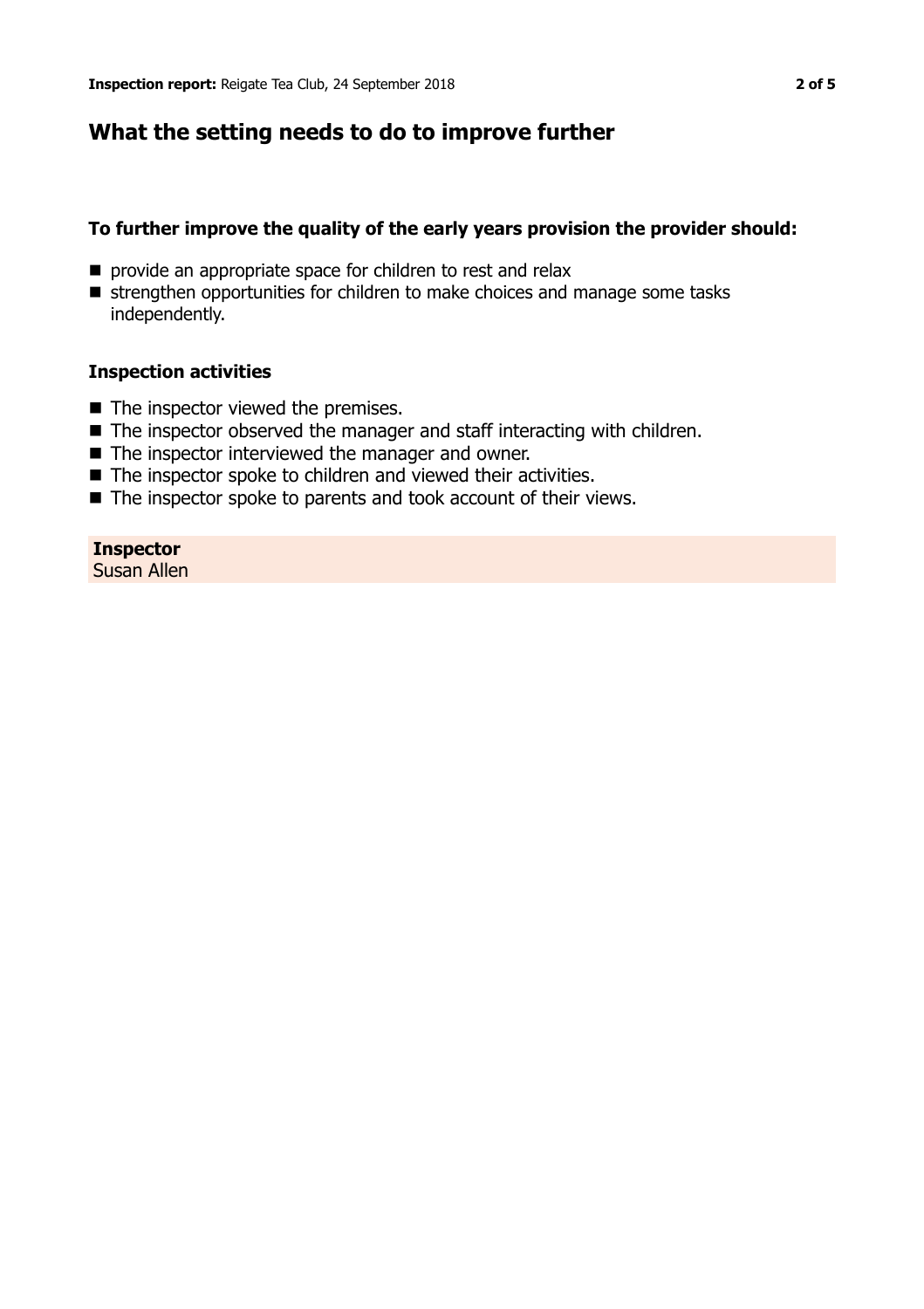# **Inspection findings**

#### **Effectiveness of leadership and management is good**

The manager and staff are friendly and welcome children and parents into the inviting environment. The manager carries out regular risk assessments to minimise any potential risks and keep children safe. Partnerships with parents are effective. For example, staff work well with parents to help children settle. The manager is supportive and identifies staff strengths and areas for further development well. Staff attend training to help them develop better practice. For example, after attending a course staff felt better able to understand how children learn, and their practice has improved. The manager considers the views of children, parents and staff when evaluating the setting. Safeguarding is effective. The manager and staff know what to do, whom to contact and the procedures to follow if they have a concern about a child's welfare.

#### **Quality of teaching, learning and assessment is good**

There is a wide variety of resources. Children are motivated and keen to take part in activities and follow their own interests. For example, children use nets to fish for pingpong balls in water. Staff then extend the activity by introducing straws for children to blow the balls across the water. Children engage in activities for long periods. Staff involve children well and meet their individual needs. For example, during play staff named different dinosaurs, such as a Tyrannosaurus Rex and a Diplodocus. Staff ask challenging questions and encourage children to think for themselves. For example, children, use large beads to vote for the dessert of the day. Children take turns and play well together. Children learn about differences in cultures and beliefs and begin to understand that another child may have a different view from themselves.

#### **Personal development, behaviour and welfare are good**

The manager and staff are good role models. Children learn to share and have good manners. Their behaviour is good and older children buddy up with younger children and are beginning to be aware of the feelings of others. For instance, older children readily volunteer to sit with younger children who take longer to finish their meal. The manager and staff explain to children about personal safety and risk well. For example, children know how to handle scissors safely and know that toys on the floor may be a trip hazard. They are encouraged to do risk assessments and check doors are locked and the environment is safe. Staff work well with children from the start. They take time to understand children's preferences and work well with parents to help each child settle quickly. Children manage their own needs as they would in school. For example, children wash their hands and access the toilet.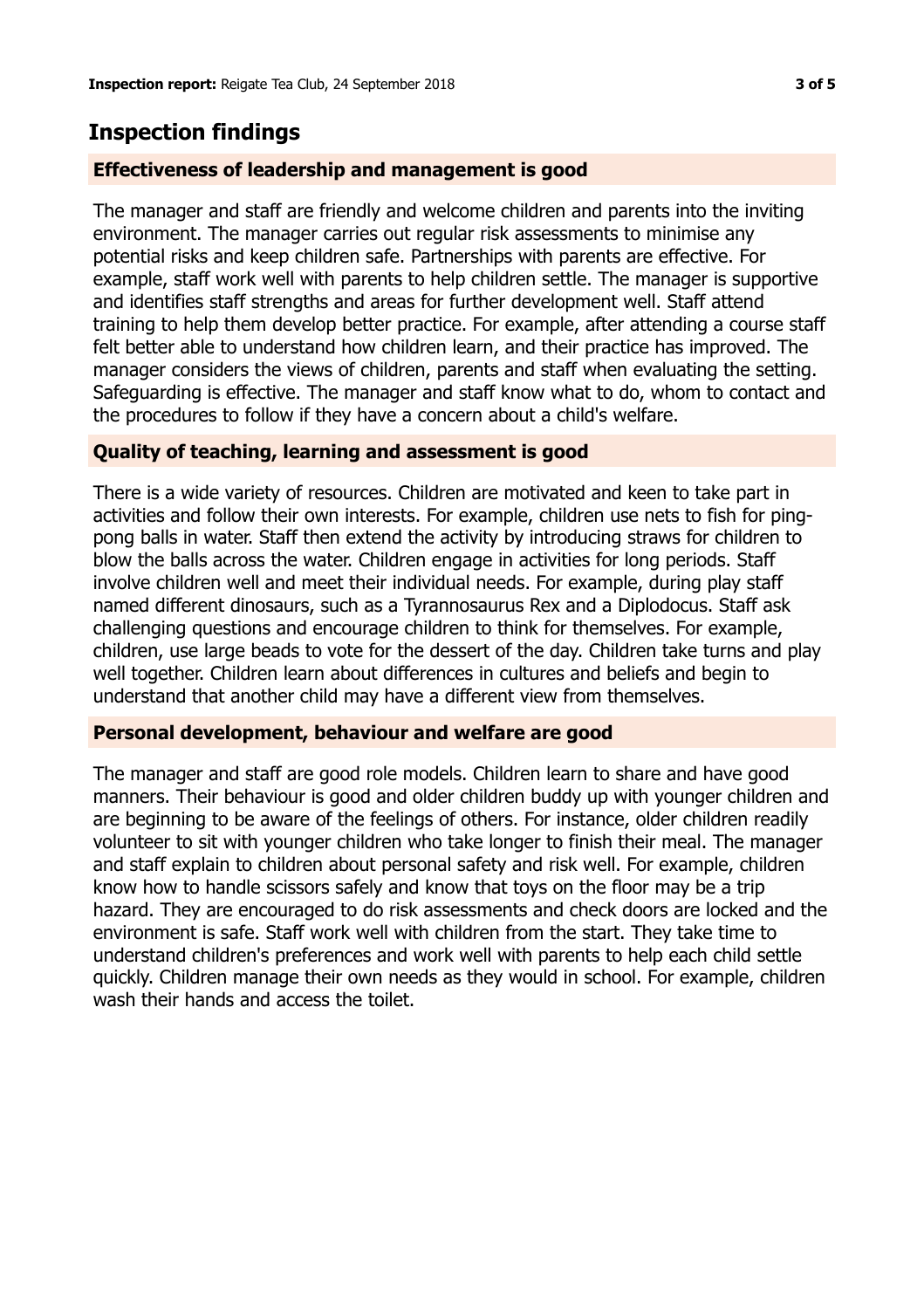## **Setting details**

| Unique reference number                             | EY501161                                                                             |
|-----------------------------------------------------|--------------------------------------------------------------------------------------|
| <b>Local authority</b>                              | Surrey                                                                               |
| <b>Inspection number</b>                            | 10077020                                                                             |
| <b>Type of provision</b>                            | Out-of-school day care                                                               |
| <b>Registers</b>                                    | Early Years Register, Compulsory Childcare<br>Register, Voluntary Childcare Register |
| Day care type                                       | Childcare on non-domestic premises                                                   |
| Age range of children                               | $4 - 10$                                                                             |
| <b>Total number of places</b>                       | 50                                                                                   |
| Number of children on roll                          | 77                                                                                   |
| Name of registered person                           | The Kids Tea Clubs Limited                                                           |
| <b>Registered person unique</b><br>reference number | RP910704                                                                             |
| Date of previous inspection                         | Not applicable                                                                       |
| <b>Telephone number</b>                             | 07766 643064                                                                         |

Reigate Tea Club registered in 2016. The club provides after-school care from 3pm to 6pm from Monday to Friday, during school term times only. There are 12 members of staff, including the manager who holds a degree in childcare and two members of staff who hold a childcare qualification at level 2 or 3.

This inspection was carried out by Ofsted under sections 49 and 50 of the Childcare Act 2006 on the quality and standards of provision that is registered on the Early Years Register. The registered person must ensure that this provision complies with the statutory framework for children's learning, development and care, known as the early years foundation stage.

Any complaints about the inspection or the report should be made following the procedures set out in the quidance *Complaints procedure: raising concerns and making* complaints about Ofsted, which is available from Ofsted's website: www.ofsted.gov.uk. If you would like Ofsted to send you a copy of the guidance, please telephone 0300 123 4234, or email [enquiries@ofsted.gov.uk.](mailto:enquiries@ofsted.gov.uk)